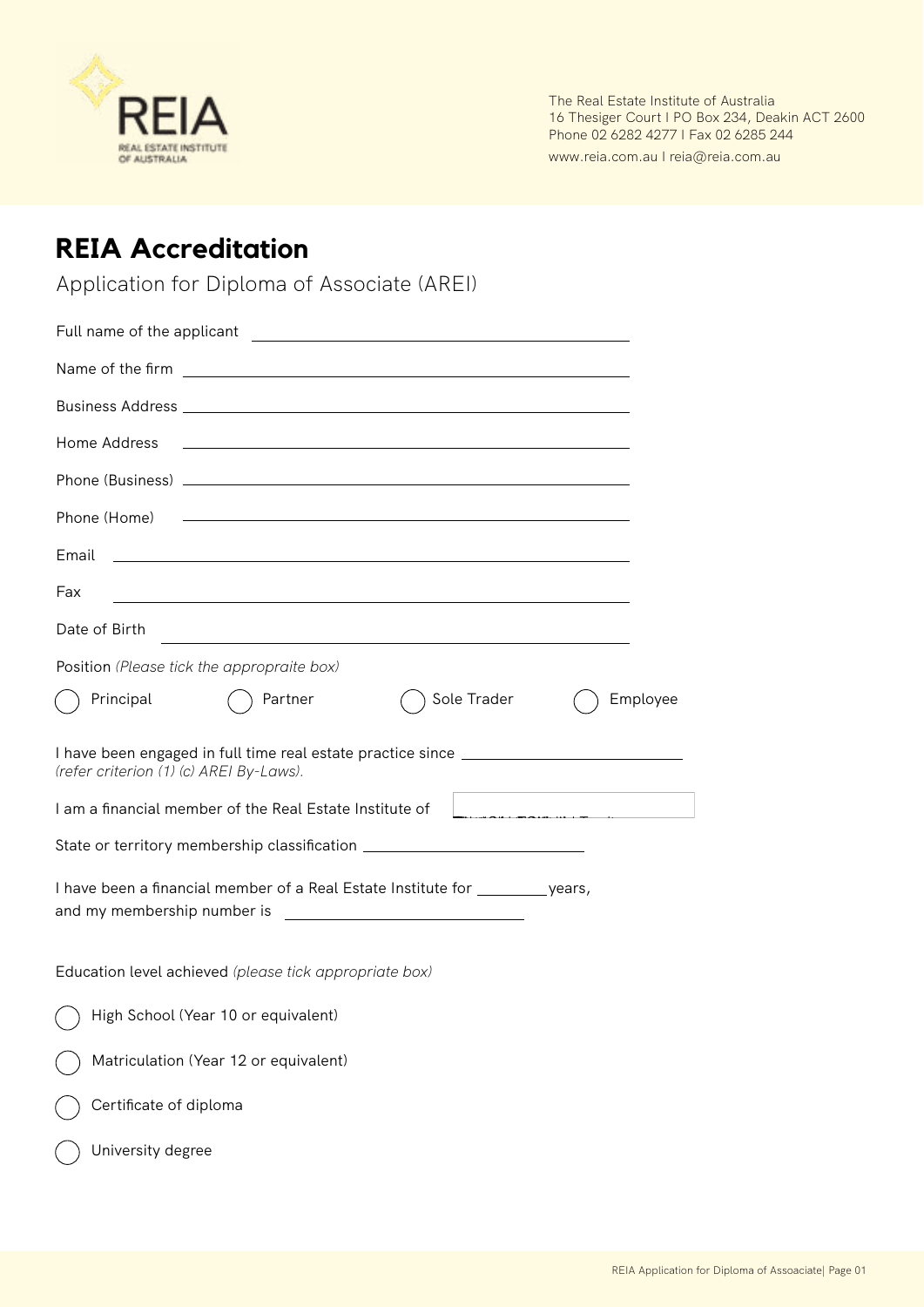

The Real Estate Institute of Australia 16 Thesiger Court I PO Box 234, Deakin ACT 2600 Phone 02 6282 4277 I Fax 02 6285 244

www.reia.com.au I reia@reia.com.au

Name/s of certificate/s, diploma/s and/or degree/s, including institution attended

List of other professional designations held

List approved professional development activities undertaken in the two years prior to this application. *Documentary evidence should be attached (refer criterion (1) (c) AREI By-Laws and Notes on Approved Professional Development Activities).*

| Professional development<br>activity | Date undertaken | <b>Hours Claimed</b> |
|--------------------------------------|-----------------|----------------------|
|                                      |                 |                      |
|                                      |                 |                      |
|                                      |                 |                      |
|                                      |                 |                      |

Set out in detail particulars of experience and activities in real estate practice in the last five years *(refer criterion (1) (d) AREI By-Laws).*

List in detail Real Estate Institute activities undertaken over the past two years (eg. training, committees, branch activities etc *(refer criterion (1) (e) AREI By-Laws).*